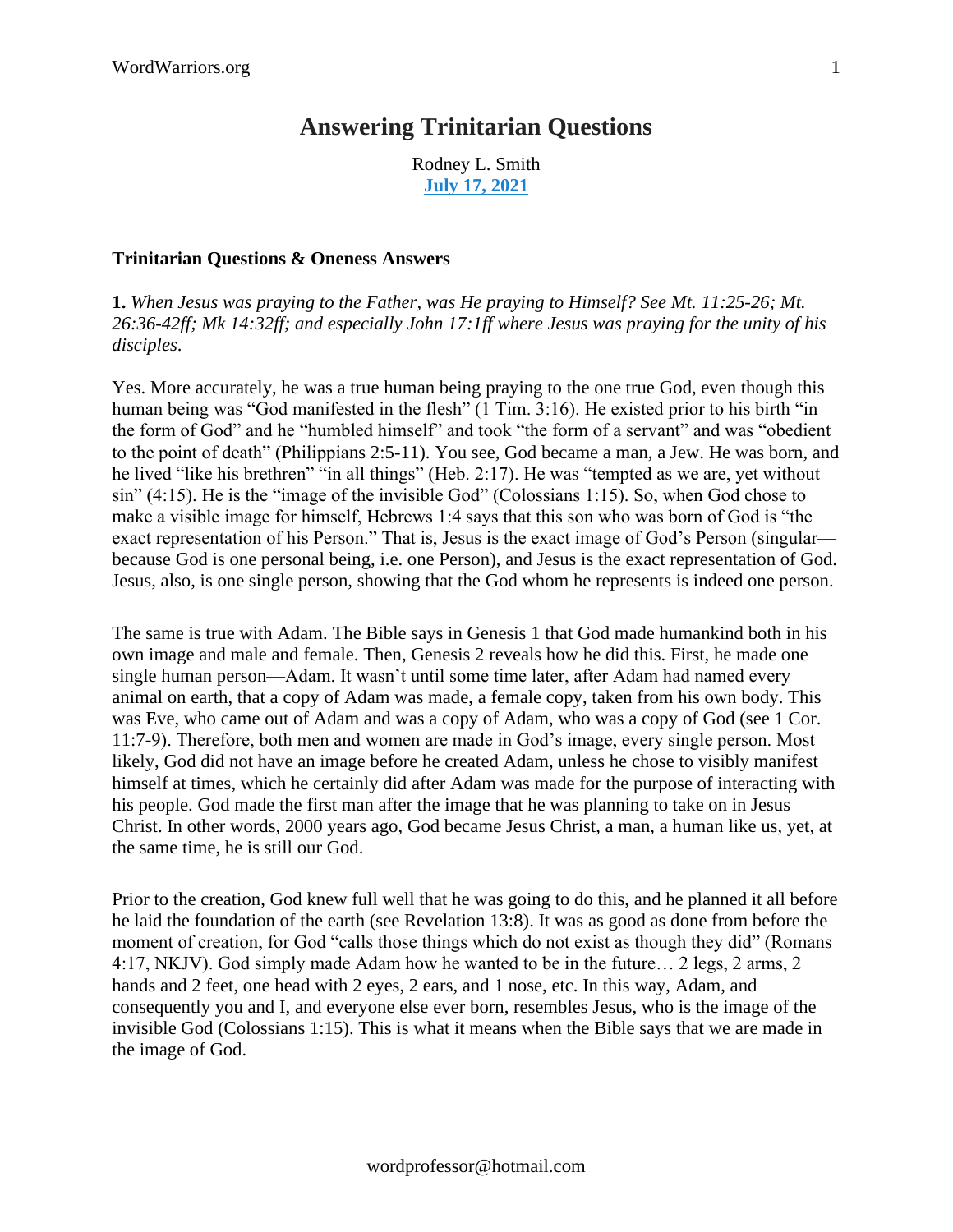2. When Jesus said in John 16:7, ""But I tell you the truth, it is to your advantage that I go away; for if I do not go away, the Helper will not come to you; but if I go, I will send Him to *you." who is Jesus going to send?*

The Helper is the Holy Spirit, or more accurately "holy Spirit," the only omnipresent, allpowerful Spirit who is God and also known as Jesus' Father and our Father (see Luke 1:32). Furthermore, this holy Spirit is also Jesus Christ himself (John 14:18… read v. 17 too!), manifested to his disciples but not to the world (John 14:22… vs. 23, Holy Spirit is both the Father and the Son), the Spirit of Jesus Christ (Philippians 1:19; Rom. 8:9), Christ in us "the hope of Glory" (Rom. 8:10; Col. 1:27). So, it makes sense that he must go away in order to send the Spirit, for Jesus was not yet glorified (John 7:39), nor ascended to his Father (John 20:17). This is the consistent reason given in the New Testament as to why Jesus had to go away first before he could send the holy Spirit. This is because Jesus, the Last Adam, became a "Life-Giving Spirit" (1 Cor. 15:45). Notice by the way that Jesus is sending the Helper in the passage you cited. Now read John 14:16-19 in which Jesus reveals that the coming Helper, the "Spirit of truth" would be him, and notice who is sending the Spirit—the Father. Proving also that Jesus and God the Father are one and the same person (for more on this read vv. 7-9 of John 14 and try to focus in on what Jesus himself is actually saying). Also see the well-known prophesy in Isaiah 9:6.

**3.** When Jesus was baptized (Mt. 3), who was the voice saying, "This is my beloved son, in whom *I am well pleased."? Also, at the transfiguration a voice from heaven said basically the same thing (Mt. 17:5).*

The omnipresent, holy Spirit who alone is God and the only Father of the human Jesus (cf. Luke 1:35; John 17:3), the same one who is descending visibly in a form like a dove and descended as divided tongues on the 120 disciples on Pentecost in Acts 2. There is only one God who certainly can speak from heaven anytime he wants and descend upon whomever he wishes for whatever purpose he desires, and he can, as history has witnessed, remain the infinite God and at the same time become a finite human being, experience weakness, want, need, fatigue, and temptation, and then experience death and resurrection, both of which every other human being will eventually experience (except for those who are alive and remain when Jesus returns), and then unite this resurrected man, who is also him (an extension of himself—his right arm/ hand) but finite and distinct from his almighty, eternal nature, with his infinite glory and power, thus glorifying the man with the glory he had before he had became human, when he existed in the form of God, as the one and only true God yet-to-become-human. So, when God became a real, limited, weak, frail human being, he did not and could not cease to be the omniscient, omnipotent, and omnipresent Spirit we call God.